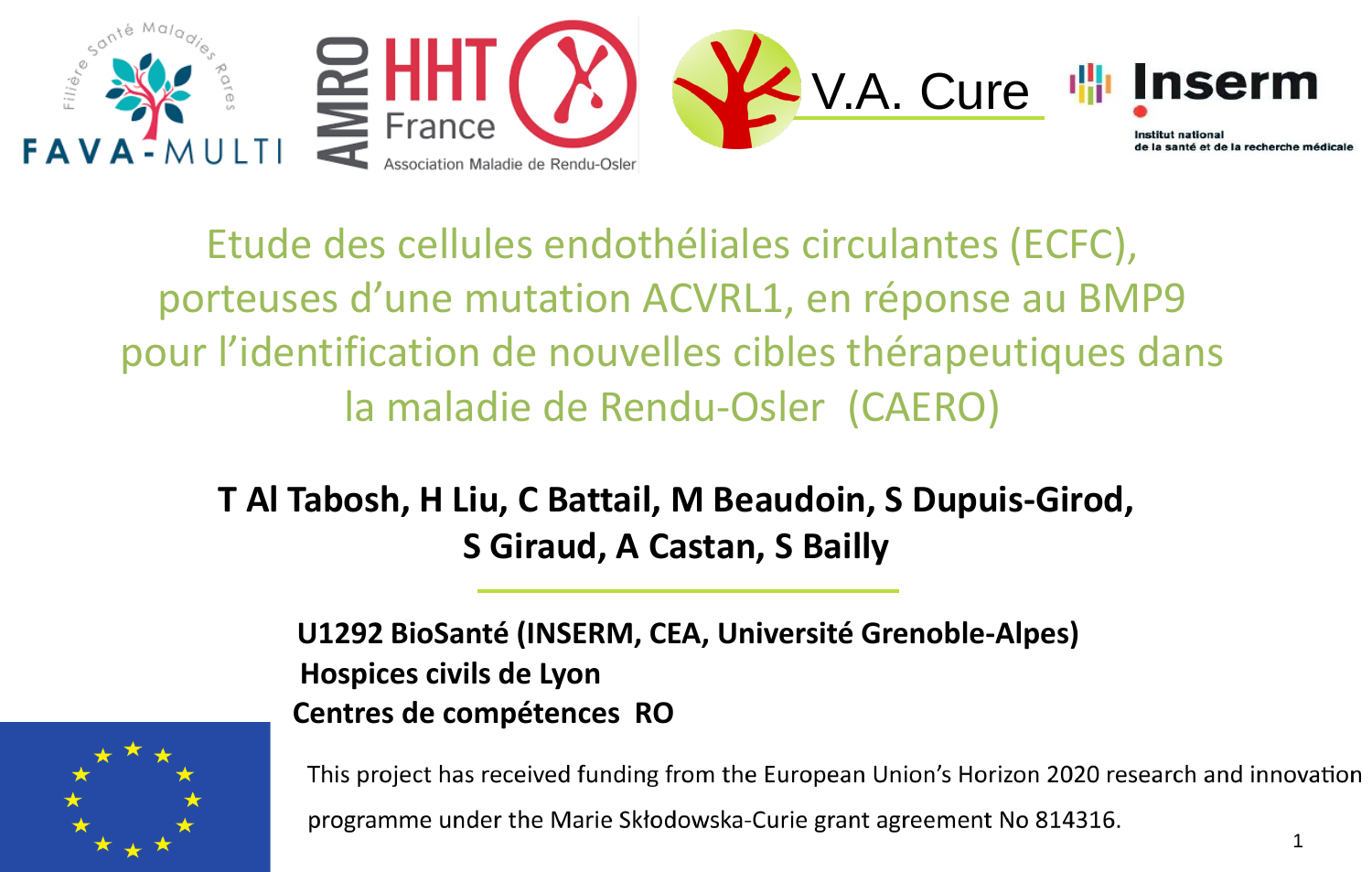Cellules endothéliales circulantes (ECFC) endothelial colony-forming cells

from:

- Adult peripheral blood **(0.05-0.2 ECFC/ml): 30 ml: 1,5 à 6 ECFC (failed)**
- Cord blood **(2-5 ECFC/ml) : 100 ml: 200 à 500 ECFC**

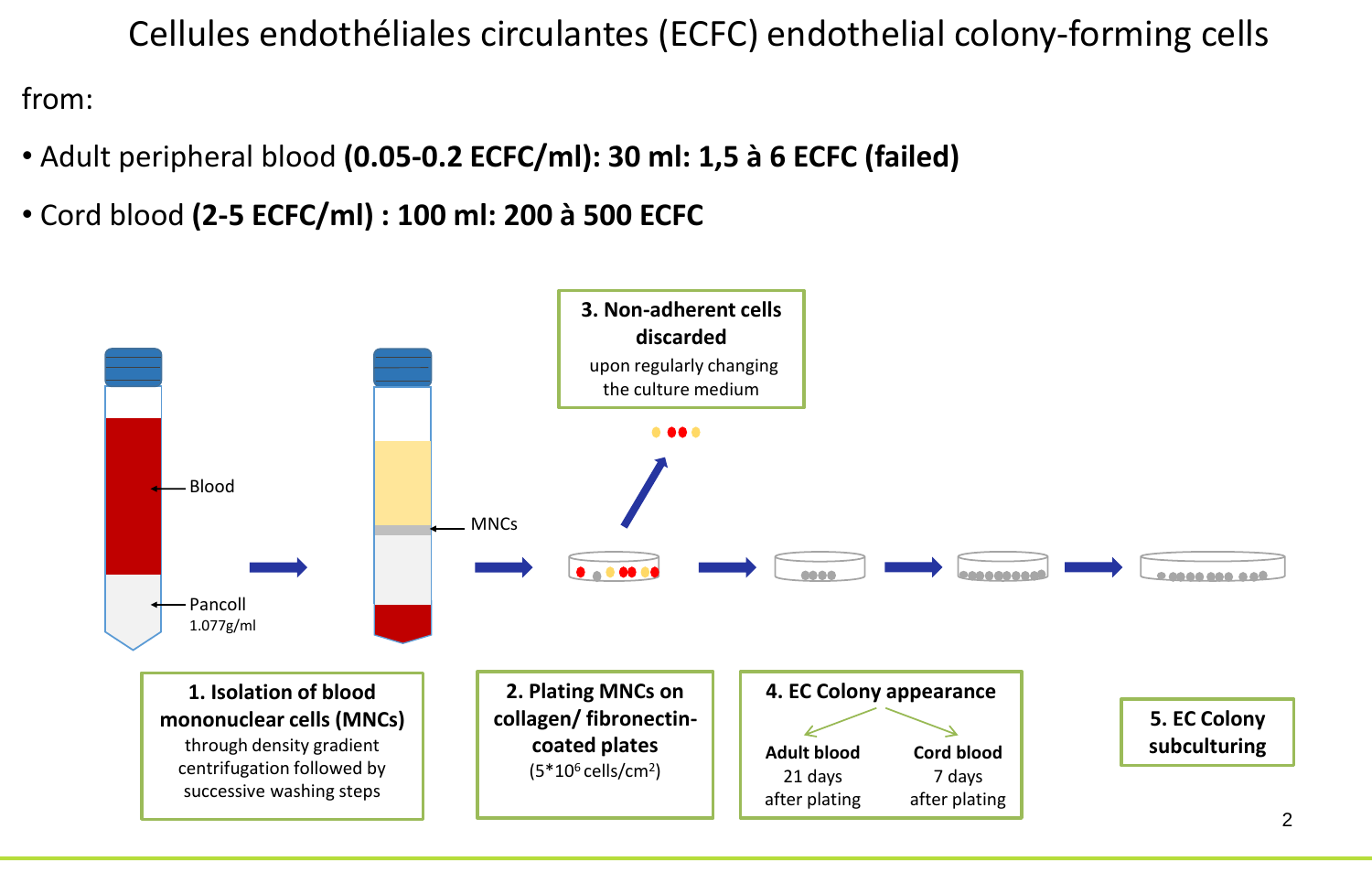### **Isolation of Endothelial colony-forming cells (ECFC)**

- $\triangleright$  Collect cord blood at the maternity the day of birth:
- 3 cord blood from CTLs and 11 cord blood from HHT patients

|                                  | <b>Cord Blood</b>                                |                            |                                          |
|----------------------------------|--------------------------------------------------|----------------------------|------------------------------------------|
| # of donors                      | 3 control<br>donors<br>$+2$ HHT<br>(no mutation) | 1 HHT1<br>patient<br>(ENS) | 2 HHT <sub>2</sub><br>patients<br>(ALK1) |
| # of donors yielding<br>colonies | 4                                                |                            | $\overline{2}$                           |



*Cord blood-derived ECFC*

+ ongoing culture of cells isolated from 7 HHT patients…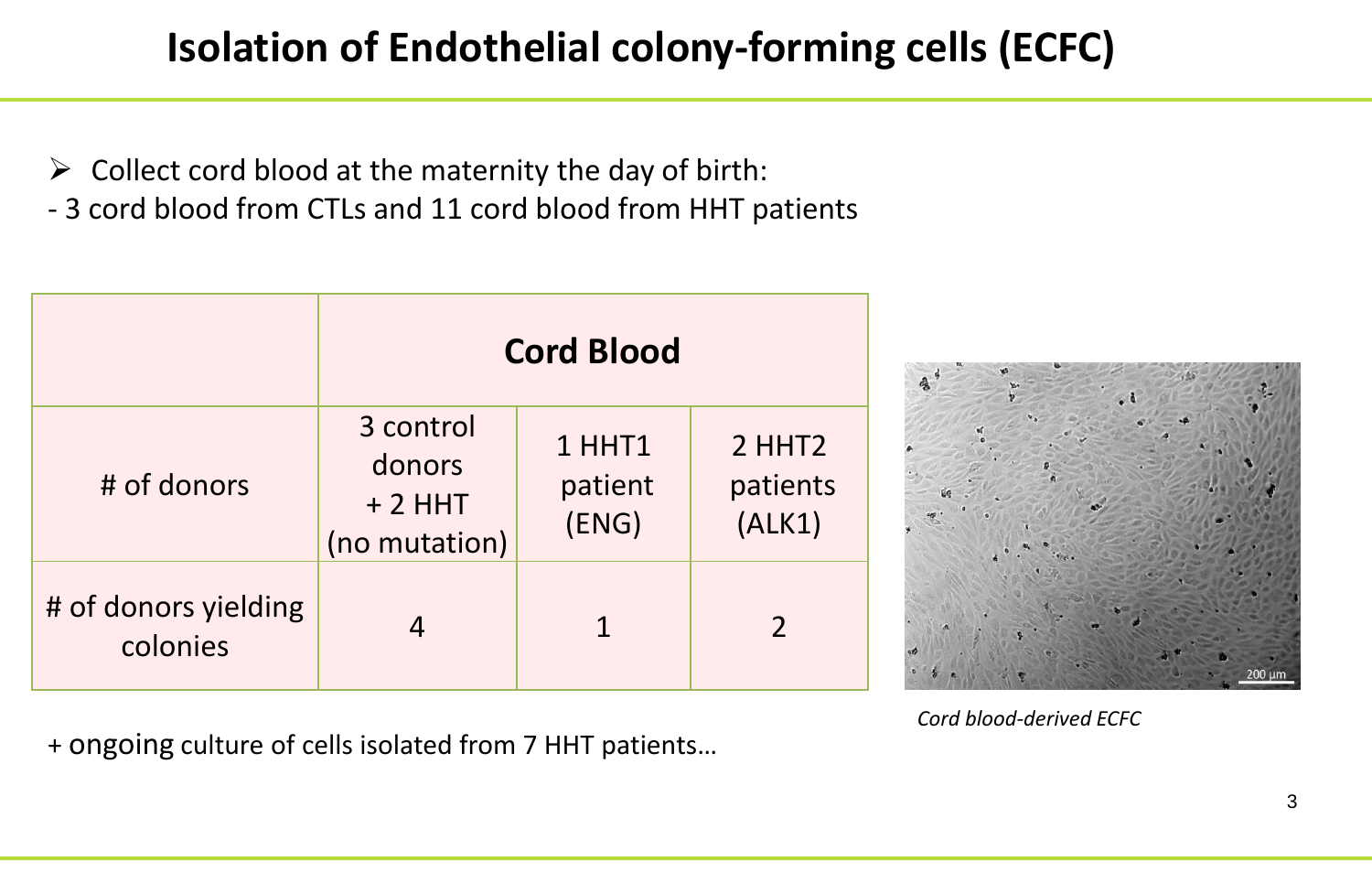### **Isolation of Endothelial colony-forming cells (ECFC)**

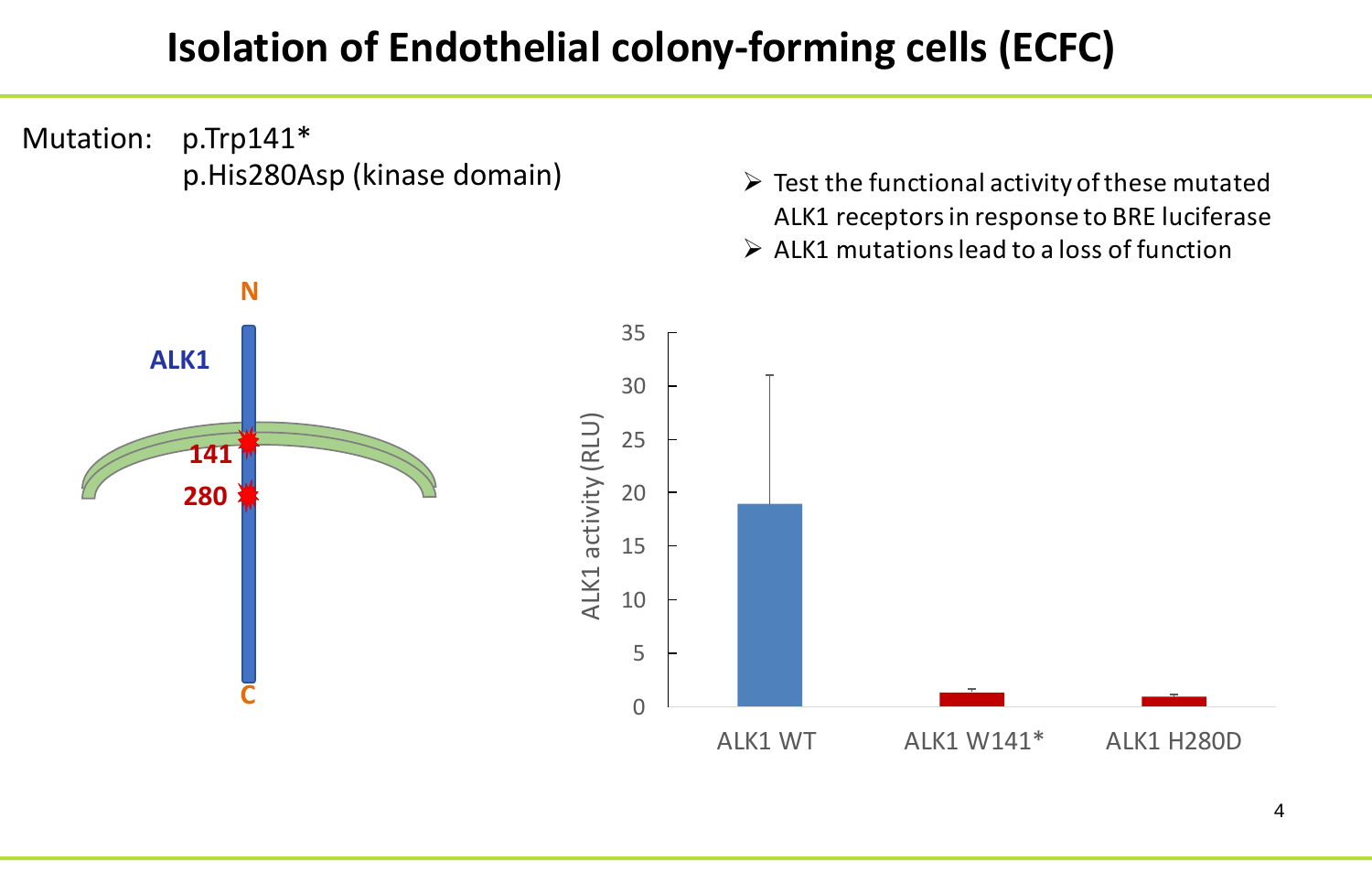## RNAseq analysis of 3 CTL ECFC and 2 ALK1-mutated ECFC

![](_page_4_Figure_1.jpeg)